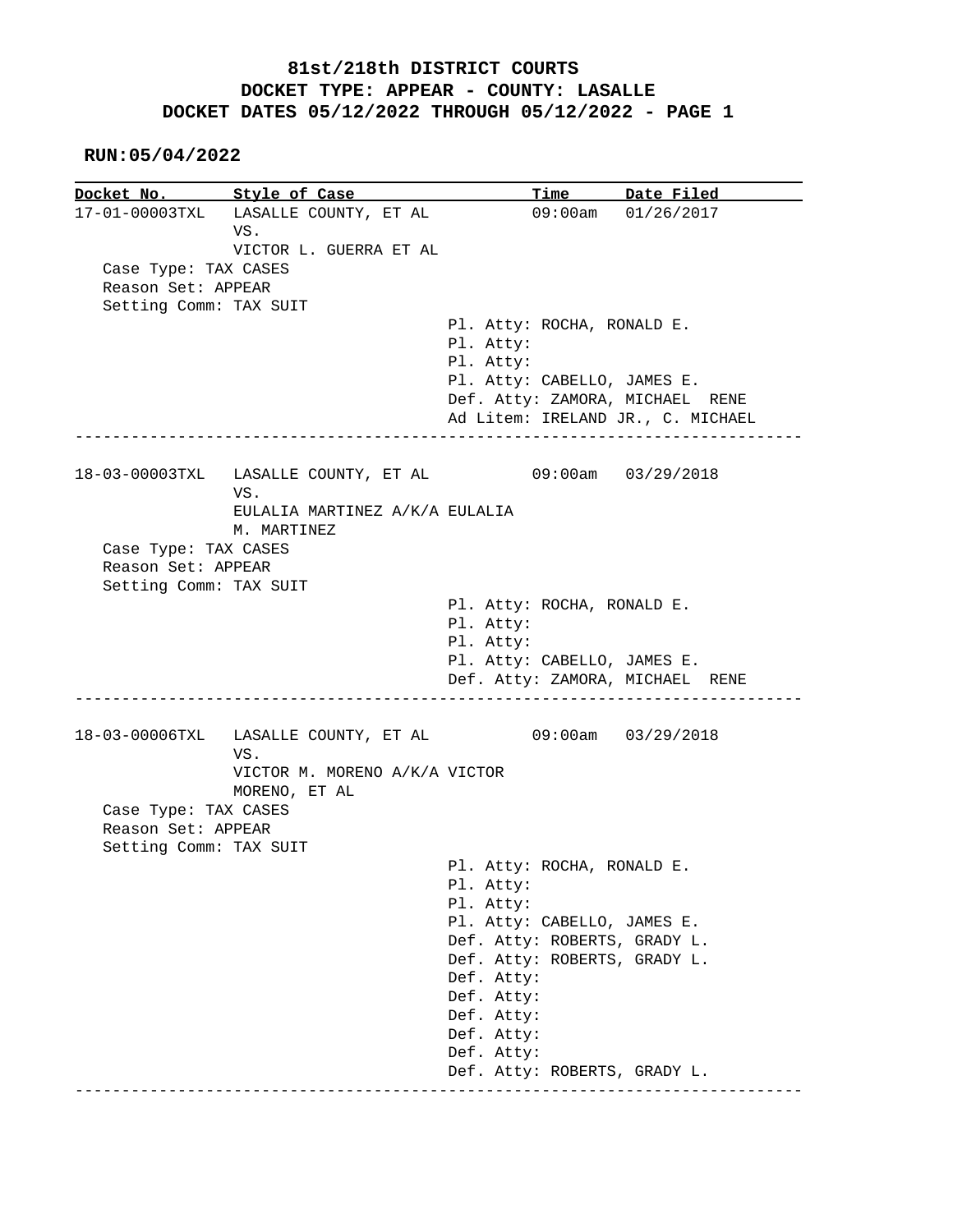#### **RUN:05/04/2022**

**Docket No. Style of Case Time Date Filed**<br>18-09-00033TXL LASALLE COUNTY, ET AL 09:00am 09/28/2018 18-09-00033TXL LASALLE COUNTY, ET AL VS. JOHN ALDEN FRIESENHAHN Case Type: TAX CASES Reason Set: APPEAR Setting Comm: TAX SUIT Pl. Atty: ROCHA, RONALD E. Pl. Atty: Pl. Atty: Pl. Atty: CABELLO, JAMES E. Def. Atty: ------------------------------------------------------------------------------ 18-12-00041TXL LASALLE COUNTY, ET AL 09:00am 12/27/2018 VS. CARLOS BENAVIDES, ET AL Case Type: TAX CASES Reason Set: APPEAR Setting Comm: TAX SUIT Pl. Atty: ROCHA, RONALD E. Pl. Atty: Pl. Atty: Pl. Atty: CABELLO, JAMES E. Def. Atty: ------------------------------------------------------------------------------ 18-12-00042TXL LASALLE COUNTY, ET AL 09:00am 12/27/2018 VS . GIWU GROUP, LLC D/B/A COTULLA CITY LIMITS SPORTS BAR Case Type: TAX CASES Reason Set: APPEAR Setting Comm: TAX SUIT Pl. Atty: ROCHA, RONALD E. Pl. Atty: CABELLO, JAMES E. Def. Atty: ------------------------------------------------------------------------------ 19-03-00011TXL LASALLE COUNTY, ET AL 09:00am 03/21/2019 VS. YVONNE RODRIGUEZ Case Type: TAX CASES Reason Set: APPEAR Setting Comm: TAX SUIT Pl. Atty: ROCHA, RONALD E. Pl. Atty: Pl. Atty: Pl. Atty: CABELLO, JAMES E. Def. Atty: PRO SE - RODRIGUEZ, YVONNE ------------------------------------------------------------------------------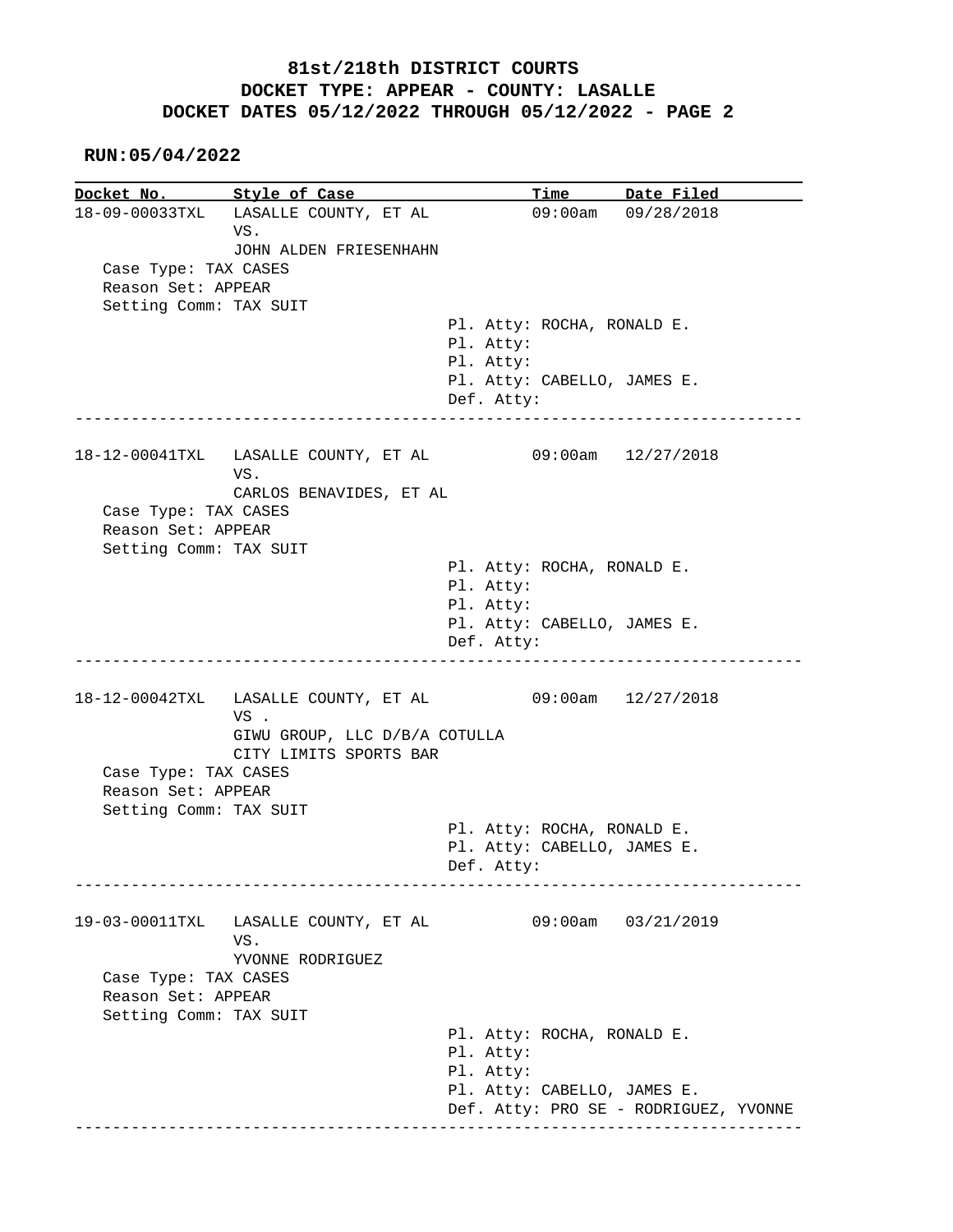**RUN:05/04/2022**

**Docket No. Style of Case Time Date Filed** 19-03-00018TXL LASALLE COUNTY, ET AL 09:00am 03/21/2018 19-03-00018TXL LASALLE COUNTY, ET AL VS. RAFAEL C. FLORES, ET AL Case Type: TAX CASES Reason Set: APPEAR Setting Comm: TAX SUIT Pl. Atty: ROCHA, RONALD E. Pl. Atty: CABELLO, JAMES E. Def. Atty: ROBERTS, KATHLEEN 'KATIE' ------------------------------------------------------------------------------ 19-03-00019TXL LASALLE COUNTY, ET AL 09:00am 03/21/2019 VS. JOHN ALDEN FRIESENHAHN Case Type: TAX CASES Reason Set: APPEAR Setting Comm: TAX SUIT Pl. Atty: ROCHA, RONALD E. Pl. Atty: CABELLO, JAMES E. Def. Atty: ------------------------------------------------------------------------------ 19-06-00028TXL LASALLE COUNTY, ET AL 09:00am 06/26/2019 VS. GEORGE BROWN, ET AL Case Type: TAX CASES Reason Set: APPEAR Setting Comm: TAX SUIT Pl. Atty: ROCHA, RONALD E. Pl. Atty: Pl. Atty: Pl. Atty: CABELLO, JAMES E. Def. Atty: ZAMORA, MICHAEL RENE Def. Atty: ZAMORA, MICHAEL RENE ------------------------------------------------------------------------------ 19-06-00055L JUAN H. ORTIZ AND GRACIELA 09:00am 06/11/2019 ORTIZ VS. LUIS ALLALA JR. Case Type: OTHER PROPERTY Reason Set: APPEAR Setting Comm: PLNTF'S MPSJ & APP FOR TEMP INJUNCTION-20 MINS Pl. Atty: TOWLER, DAVID D. Def. Atty: PRO SE - ALLALA JR., LUIS ------------------------------------------------------------------------------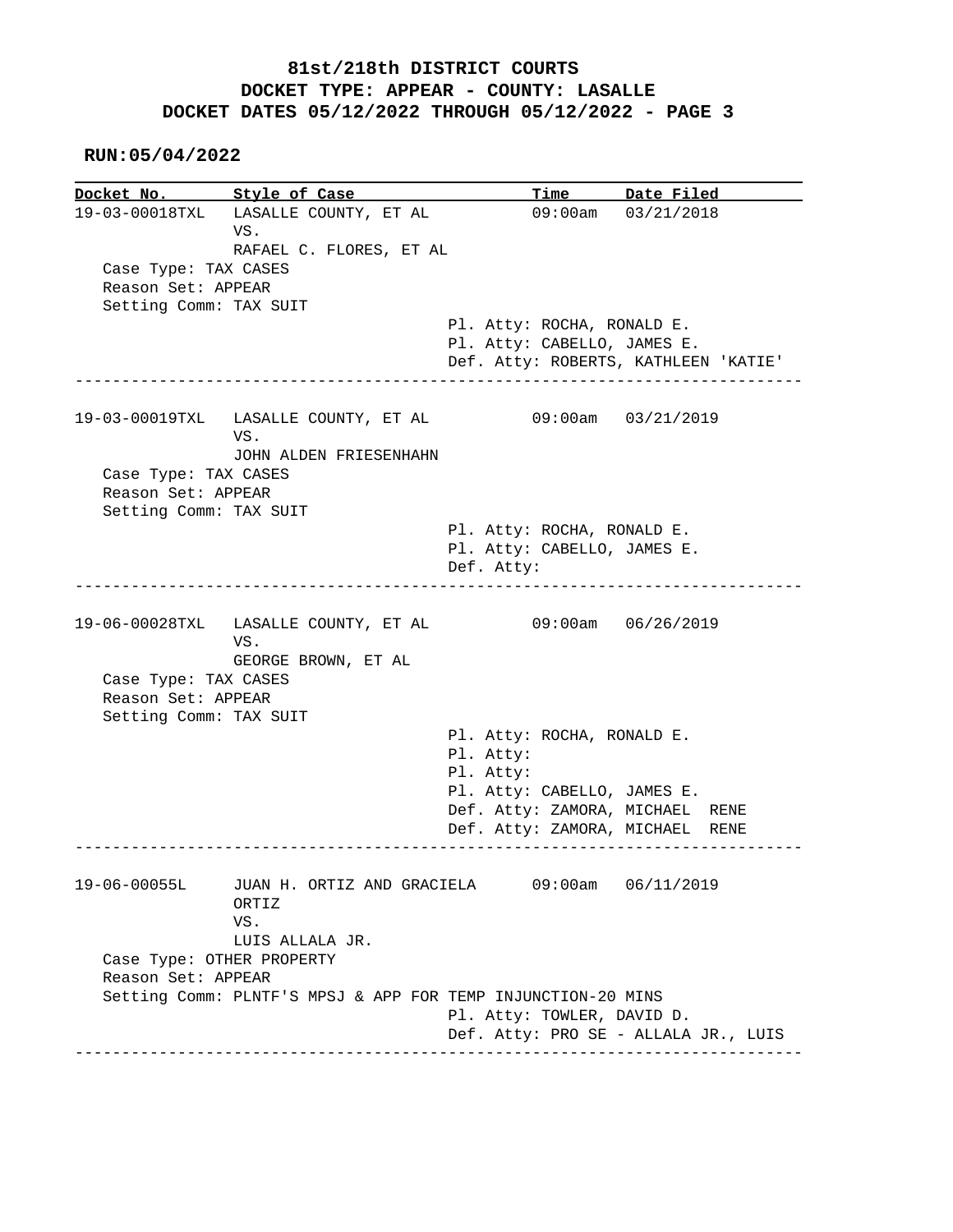**RUN:05/04/2022**

**Docket No. Style of Case Time Date Filed**<br>19-10-00041TXL CITY OF COTULLA ET AL. 09:00am 10/01/2019 19-10-00041TXL CITY OF COTULLA ET AL. VS. SUMMIT WELL SERVICES, LLC ET AL Case Type: TAX CASES Reason Set: APPEAR Setting Comm: TAX SUIT Pl. Atty: ROCHA, RONALD E. Pl. Atty: ROCHA, RONALD E. Def. Atty: ------------------------------------------------------------------------------ 19-10-00047TXL LA SALLE COUNTY ET AL 09:00am 10/01/2019 VS. RUBEN MENDOZA Case Type: TAX CASES Reason Set: APPEAR Setting Comm: TAX SUIT Pl. Atty: ROCHA, RONALD E. Pl. Atty: ROCHA, RONALD E. Pl. Atty: ROCHA, RONALD E. Def. Atty: ------------------------------------------------------------------------------ 20-08-00053TXL LA SALLE COUNTY, CITY OF 09:00am 08/17/2020 ENCINAL, COTULLA ISD V VICTOR HUGH GOMEZ Case Type: TAX CASES Reason Set: APPEAR Setting Comm: TAX SUIT Pl. Atty: ROCHA, RONALD E. Pl. Atty: ROCHA, RONALD E. Pl. Atty: ROCHA, RONALD E. Pl. Atty: CABELLO, JAMES E. Def. Atty: ------------------------------------------------------------------------------ 20-10-00173L IMOM: JACKIE LEE RAMIREZ 09:00am 10/07/2020 AND HOMERO R. RAMIREZ, SR & ITIO: H.R.R. JR. AND J.L.R, CHILDREN Case Type: DIVORCE W/CHILDREN Reason Set: APPEAR Setting Comm: FINAL DIVORCE Pl. Atty: PRO SE - RAMIREZ, JACKIE LEE Def. Atty: PRO SE - RAMIREZ SR, HOMERO ------------------------------------------------------------------------------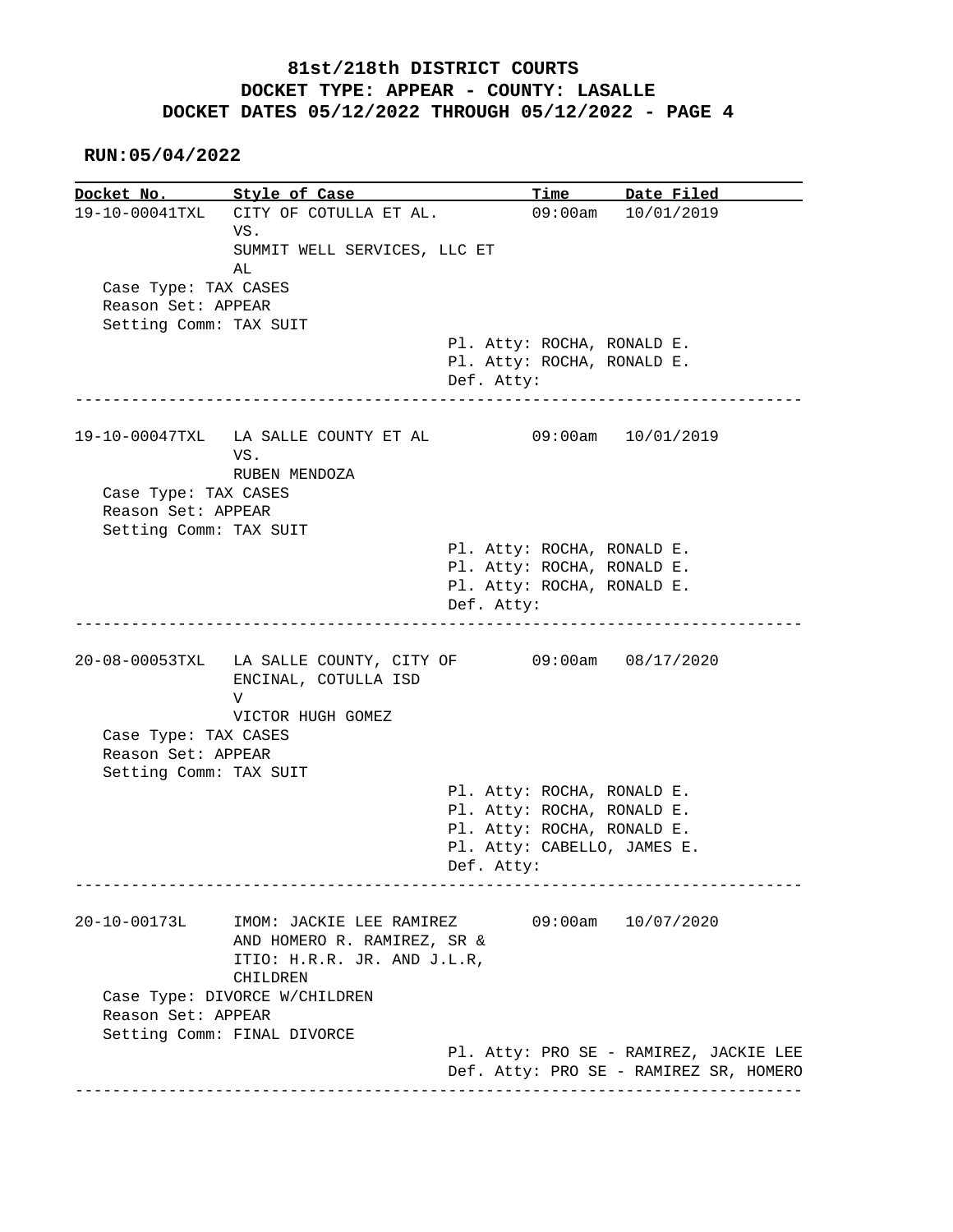**RUN:05/04/2022**

|                                            | Docket No. Style of Case                  | <b>Time</b><br>Date Filed                                 |  |
|--------------------------------------------|-------------------------------------------|-----------------------------------------------------------|--|
|                                            | 21-07-00012TXL LA SALLE COUNTY ET AL<br>V | 09:00am 07/20/2021                                        |  |
|                                            | DAVID RICHTER ET AL                       |                                                           |  |
| Case Type: TAX CASES<br>Reason Set: APPEAR |                                           |                                                           |  |
| Setting Comm: TAX SUIT                     |                                           |                                                           |  |
|                                            |                                           | Pl. Atty: ROCHA, RONALD E.                                |  |
|                                            |                                           | Pl. Atty: ROCHA, RONALD E.                                |  |
|                                            |                                           | Pl. Atty: ROCHA, RONALD E.                                |  |
|                                            |                                           | Pl. Atty: CABELLO, JAMES E.                               |  |
|                                            |                                           | Def. Atty:<br>________________________                    |  |
|                                            |                                           | 21-07-00018TXL LA SALLE COUNTY ET AL 09:00am 07/20/2021   |  |
|                                            | V                                         |                                                           |  |
|                                            | JOSH L. HOUSE ET AL                       |                                                           |  |
| Case Type: TAX CASES                       |                                           |                                                           |  |
|                                            |                                           |                                                           |  |
| Reason Set: APPEAR                         |                                           |                                                           |  |
| Setting Comm: TAX SUIT                     |                                           |                                                           |  |
|                                            |                                           | Pl. Atty: ROCHA, RONALD E.                                |  |
|                                            |                                           | Pl. Atty: ROCHA, RONALD E.                                |  |
|                                            |                                           | Pl. Atty: ROCHA, RONALD E.                                |  |
|                                            |                                           | Pl. Atty: CABELLO, JAMES E.                               |  |
|                                            |                                           | Def. Atty:                                                |  |
|                                            |                                           | 21-07-00020TXL LA SALLE COUNTY ET AL 09:00am 07/20/2021   |  |
|                                            | V                                         |                                                           |  |
|                                            | TENERY WELDING SERVICE LLC                |                                                           |  |
| Case Type: TAX CASES<br>Reason Set: APPEAR |                                           |                                                           |  |
|                                            |                                           |                                                           |  |
| Setting Comm: TAX SUIT                     |                                           |                                                           |  |
|                                            |                                           | Pl. Atty: ROCHA, RONALD E.                                |  |
|                                            |                                           | Pl. Atty: ROCHA, RONALD E.<br>Pl. Atty: CABELLO, JAMES E. |  |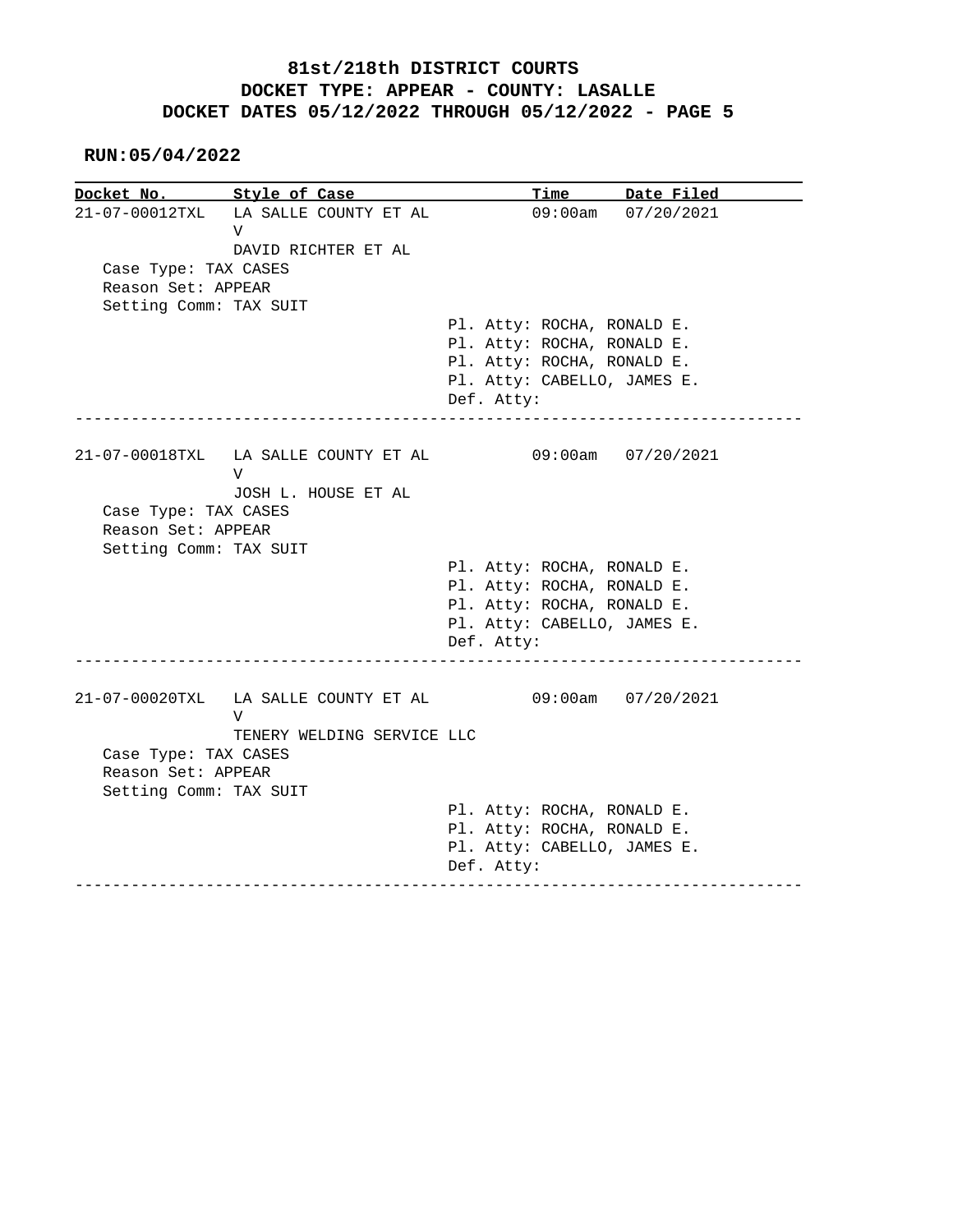**RUN:05/04/2022**

**Docket No. Style of Case Time Date Filed**  21-07-00023TXL 0LA SALLE COUNTY ET AL 09:00am 07/20/2021 V MARIA DE LA CRUZ MIRANDA ETC ET AL Case Type: TAX CASES Reason Set: APPEAR Setting Comm: TAX SUIT Pl. Atty: ROCHA, RONALD E. Pl. Atty: ROCHA, RONALD E. Pl. Atty: ROCHA, RONALD E. Pl. Atty: Pl. Atty: CABELLO, JAMES E. Def. Atty: ------------------------------------------------------------------------------ 21-07-00065L MALA ENCINO RANCH LLC 09:00am 07/08/2021 V ARNULFO GONZALEZ JR. ET AL Case Type: ALL OTHER CIVIL CASES Reason Set: APPEAR Setting Comm: P'S MTS MAINTAIN STATUS QUO PENDG PARTITN & ENTRY OF DEC ORDERING PARTITION & Pl. Atty: RAMOS, DONATO D. Def. Atty: DAVIS, JASON Def. Atty: CALDWELL, JOSHUA J. Def. Atty: DAVIS, JASON ------------------------------------------------------------------------------ 21-11-00109L VELOCITY INVESTMENTS, LLC 09:00am 11/19/2021 V. ROLANDO SALDIVAR Case Type: DEBT/CONTRACT - DEBT/CONTRACT Reason Set: APPEAR Setting Comm: DEFAULT JUDGMENT-30 MINS Pl. Atty: LANSDEN, TYLER G. Pl. Atty: PETERSON, ERIC S. Def. Atty: ------------------------------------------------------------------------------ 22-02-00016L SALOMON REA 09:00am 02/25/2022 V. GTO CONSTRUCTION INC & RONALD WAYNE GEE Case Type: INJURY/DAMAGE INVOLVING VEHICLE Reason Set: APPEAR Setting Comm: \*ZOOM-MT FOR JURY TRIAL SETTING-15 MINS Pl. Atty: ARLEDGE, NATALIE M. Def. Atty: KEMBLE, BENJAMIN G. Def. Atty: KEMBLE, BENJAMIN G. ------------------------------------------------------------------------------